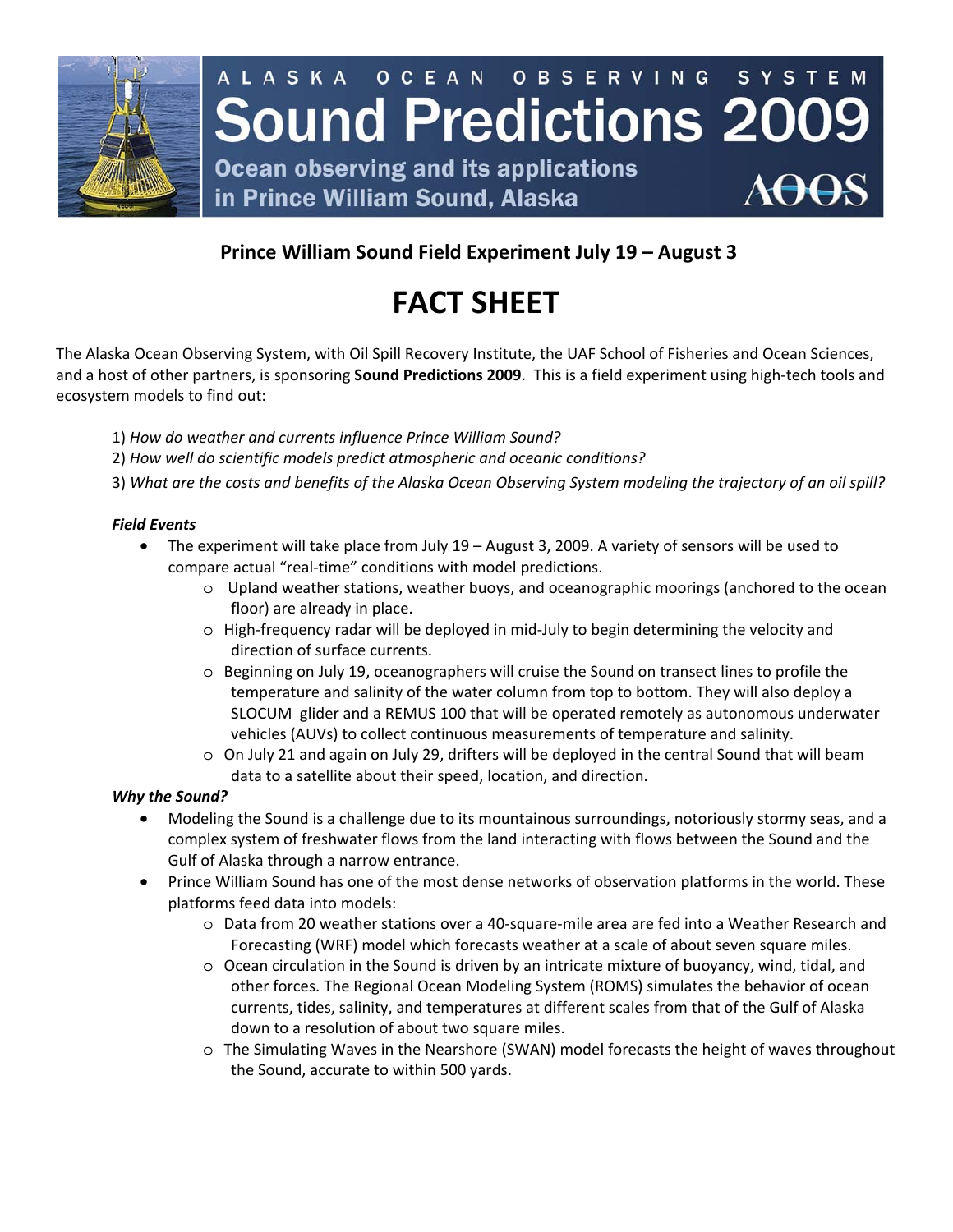#### *Why is monitoring important?*

- Better scientific understanding can help prevent disasters. The need for accurate forecasting is underscored by the 20<sup>th</sup> anniversary of the *Exxon Valdez* oil spill in the Sound. NOAA scientists will test their GNOME model that predicts the route of spilled oil (GNOME = General NOAA Operational Modeling Environment).
- Improved predictions for waves, winds, and weather will also benefit the Sound's commercial fishing fleet who catch world-famous Copper River red salmon, the Coast Guard's search-and-rescue operations, recreational boaters, and commercial shippers who bring large amounts of Alaska's marine freight in and out of Prince William Sound ports.

### **Outreach Events and More Information**

Project Launch Media Event: July 16, 1:00 pm, AOOS Conference Room, 1007 W. 3<sup>rd</sup> Ave., Suite 100, Anchorage

**Public Event:** July 28, 11 am, Valdez Convention Center; noon, Valdez Harbor

**Blogs, Podcasts and Real-time Data:** Links to daily blog, picture of the day, and podcasts at **http://www.aoos/**  Real-time data and comparison to model predictions through the "Data Portal" on **[www.aoos.org.](http://www.aoos.org/) For more information:** contact Darcy Dugan at [dugan@aoos.org](mailto:dugan@aoos.org); 907.644.6718, or Molly McCammon at [mccammon@aoos.org](mailto:mccammon@aoos.org); 907.644.6703.

## **Location of the Experiment**

### **The main study area is within the red circle.**

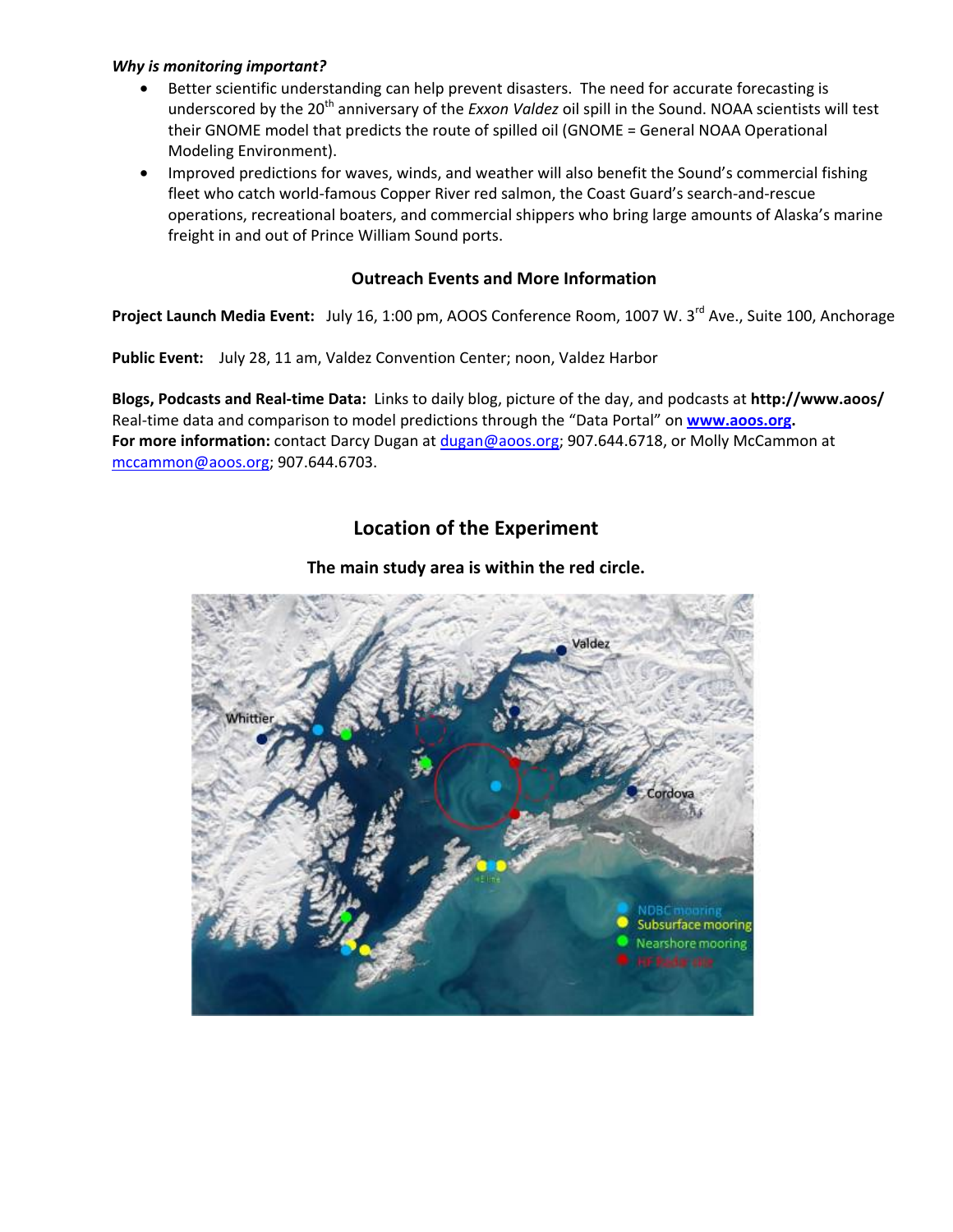# **Project Timeline**

| Mar 9         | Nearshore moorings deployed                                                    |
|---------------|--------------------------------------------------------------------------------|
| Mar 30        | Entrance moorings deployed                                                     |
| July 15       | High-frequency (HF) - radar deployed                                           |
| Jul 19        | Auklet loads, deploy glider, and initial CTD surveys                           |
| <b>Jul 20</b> | Vixen and Alena K load and depart to provide initial surveys,                  |
|               | service nearshore moorings                                                     |
| Jul 21-25     | Central Sound drifter deployment                                               |
| Jul 26-28     | Short experiments, balloon surveillance demonstration and PI meeting in Valdez |
| July 28       | Public event in Valdez                                                         |
|               | July 29-Aug 2 Central Sound drifter deployment                                 |
| Aug 3         | End of experiment                                                              |

# **Project Participants**

| <b>Alaska Ocean Observing System</b>       | Molly McCammon, Project Leader                          | mccammon@aoos.org    |
|--------------------------------------------|---------------------------------------------------------|----------------------|
|                                            | Carl Schoch, Project Coordinator                        | cschochak@gmail.com  |
| <b>PWS Oil Spill Recovery Institute</b>    | Scott Pegau, Field Team Lead                            | wspegau@pwssc.org    |
| <b>Prince William Sound Science Center</b> | Nancy Bird, Logistics Chief                             | nbird@pwssc.org      |
| <b>COSEE Alaska</b>                        | Marilyn Sigman, Education & Outreach msigman@alaska.edu |                      |
| <b>University of Alaska Fairbanks</b>      | Mark Johnson, HF Radar & Data Lead                      | johnson@ims.uaf.edu  |
| <b>NASA Jet Propulsion Lab</b>             | Yi Chao, Modeling Lead                                  | yi.chao@jpl.nasa.gov |

### **Other Participating Scientists from:**

University of Alaska Fairbanks University of Alaska Anchorage California Polytechnic State University, San Luis Obispo Texas A & M University of California Santa Barbara University of Maine Natural Resources Conservation Service **Other contributors and involvement in data applications:** Micro Specialities, Inc. NOAA National Buoy Data Center NOAA GNOME Project (oil spill trajectory model) U.S. Coast Guard (search and rescue model)

\*For more information about participants, see <http://www.aoos.org/fieldexp/team.html>

\*For more information on data management and models:\*

- Data [\(http://www.aoos.org/fieldexp/tools/datamgmt.html](http://www.aoos.org/fieldexp/tools/datamgmt.html))
- ROMS [\(http://www.aoos.org/fieldexp/tools/ocean.html](http://www.aoos.org/fieldexp/tools/ocean.html))
- SWAN [\(http://www.aoos.org/fieldexp/tools/wave.html](http://www.aoos.org/fieldexp/tools/wave.html))
- WRF (<http://www.aoos.org/fieldexp/tools/forecasts.html> <http://ak.aoos.org/fieldexp/tools/weather.html>

Note: Many of these technologies did not exist 20 years ago, and advances in oceanography, computer modeling and electronics now make these tools accessible and affordable.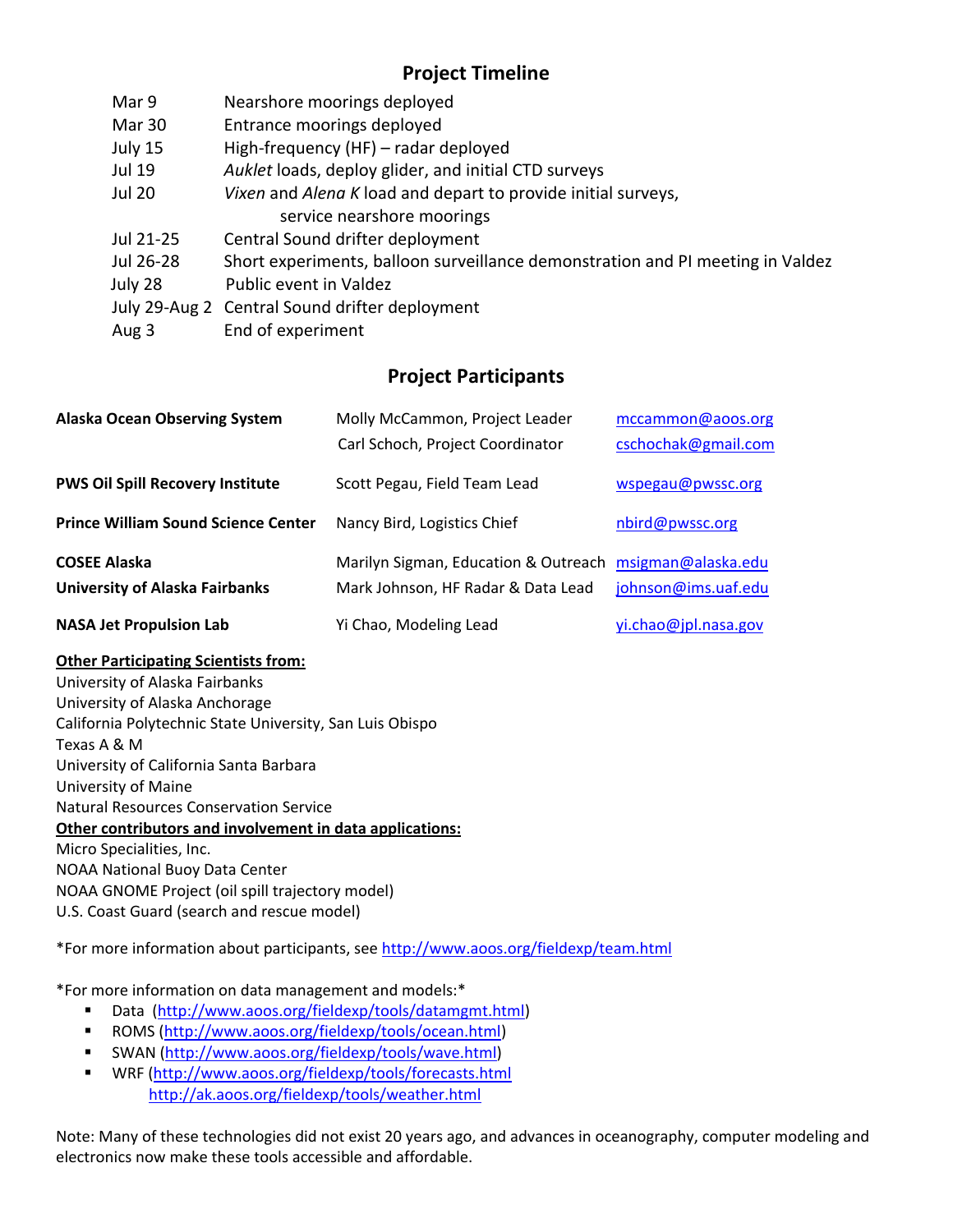# **Observing System Technology**

#### **Moorings**

- Moorings consist of large buoys with attached sensors which are anchored to the floor of the ocean. During the experiment, data will be collected from two ocean moorings in the entrances to Prince William Sound and from three nearshore buoys at Sawmill Bay, Esther Island, and Naked Island.
- Measurements of water temperature and salinity at three different depths on the ocean moorings will help identify periods of exchange of deeper water (which tends to be colder and saltier) between Prince William Sound and the Gulf of Alaska and determine the amount of freshwater coming into the Sound from the Copper River Delta and glaciers around the Sound. Mounted fluorometers will detect the movements of plankton. (http://ak.aoos.org/fieldexp/tools/ocean-moorings.html)
- Instrumentation placed on nearshore buoys will provide information of the variability of the temperature, salinity, and chlorophyll content of ocean water in the nearshore areas of the Sound. (http;//ak.aoos.org/fieldexp/tools/nearshore\_moorings.html)

#### **High-frequency radar** (http://ak.aoos.org/fieldexp/tools/radar.html)

- High-frequency radar measures the direction and speed surface currents.
- Radar towers will be set up in Knowles and Shelter Bays with biodiesel generators. Data will be transmitted to satellites hourly.



#### **Hydrographic Surveys**

- Hydrographic surveys will take place from boats during the drifter release experiments.
- Research vessels will follow north-south transects in the central Sound and make "CTD casts" at fixed points. The Conductivity-Temperature-Depth (CTD) instrument measures conductivity and temperature to produce a profile of the temperature and salinity of the water column from top to bottom.

### **AUVs (Autonomous Underwater Vehicles) (**http://ak.aoos.org/fieldexp/tools/auv.html)

- AUVs will be launched to provide nearly continuous measurements of temperature and salinity along a 65 km path in the Sound and thus, a regional scale view of the water column to complement the measurements being made through hydrographic surveys.
- After retrieval of the vehicle each mission, the data will be sent to the server at Cal Poly via cell phone modem for use in modeling.
	- o The Slocum glider is an autonomous underwater vehicle (AUVs) that is operated remotely by communications through a computer modem or global satellite phone to a GPS. Gliders move vertically in the ocean by changing their density by inflating/deflating a bladder to adjust their volume to weight ratio. Forward momentum is achieved with a pair of fixed wings and pitching the glider upward or downward by shifting a battery pack aft or fore of the vehicle. Sideways shifts of the battery pack also